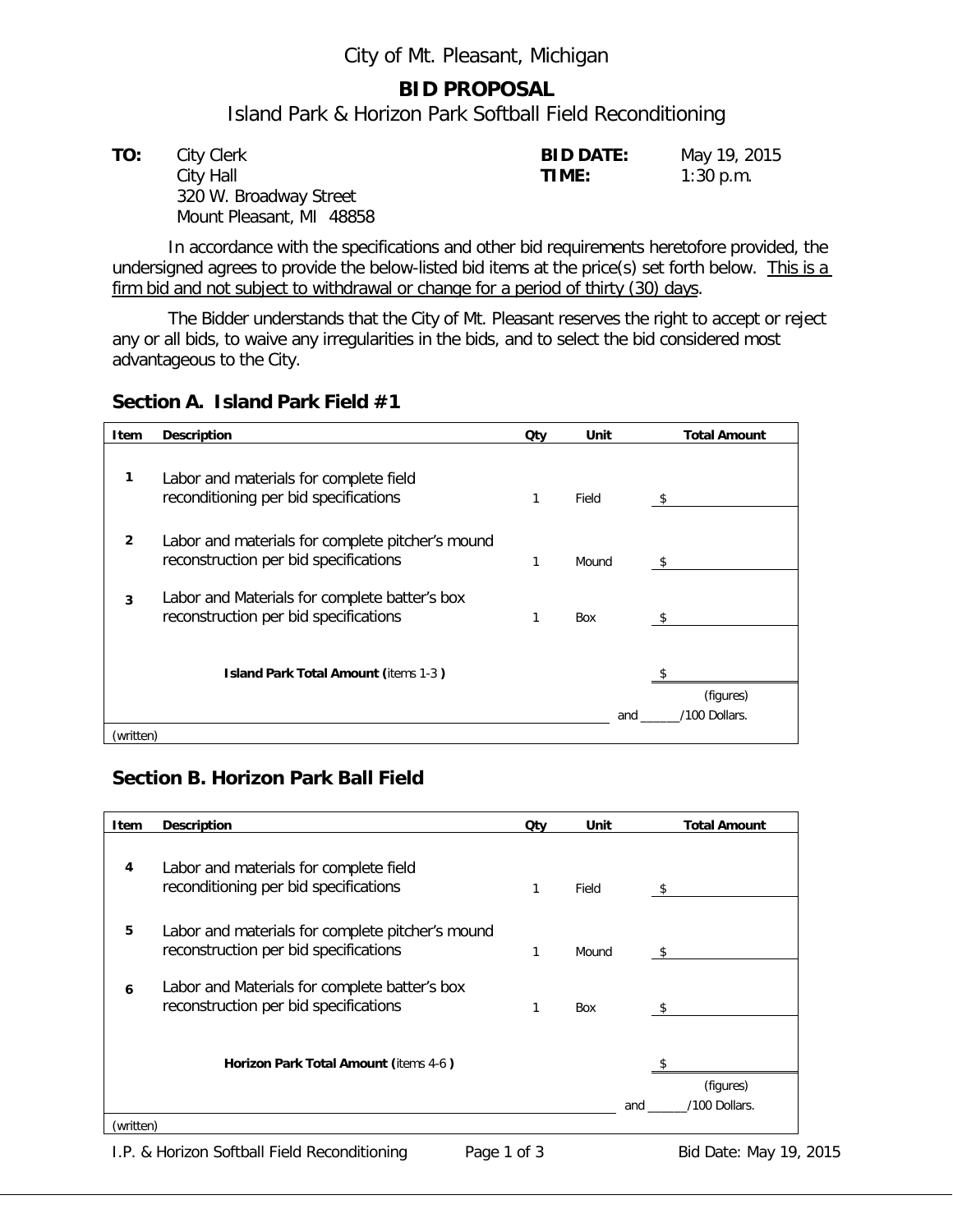## **C. Alternate – Horizon Park**

| <b>Item</b> | <b>Description</b>                                                              | Qty | Unit               | <b>Total Amount</b>        |
|-------------|---------------------------------------------------------------------------------|-----|--------------------|----------------------------|
|             | Alternate total for alternate item in Section IV for<br>removal of excess grass |     | Alternate<br>Total |                            |
|             |                                                                                 |     | and                | (figures)<br>/100 Dollars. |
| (written)   |                                                                                 |     |                    |                            |

# **TOTAL BID Amounts for Island Park and Horizon Park**

| <b>Item</b>      | <b>Description</b>                            | Lump Sum            |
|------------------|-----------------------------------------------|---------------------|
| <b>Section A</b> | <b>Total Island Park Field Reconditioning</b> | \$                  |
| <b>Section B</b> | <b>Total Horizon Park Field Conditioning</b>  | \$                  |
|                  | Sub Total Bid Amount A & B (Base Bid)         |                     |
|                  |                                               | (figures)           |
| (written)        |                                               | /100 Dollars<br>and |
| <b>Section C</b> | <b>Total Alternate Horizon Park</b>           | $\zeta$             |
|                  | Total Bid Amount A, & B, & C                  |                     |
|                  |                                               | (figures)           |
|                  | and                                           | /100 Dollars        |
| (written)        |                                               |                     |